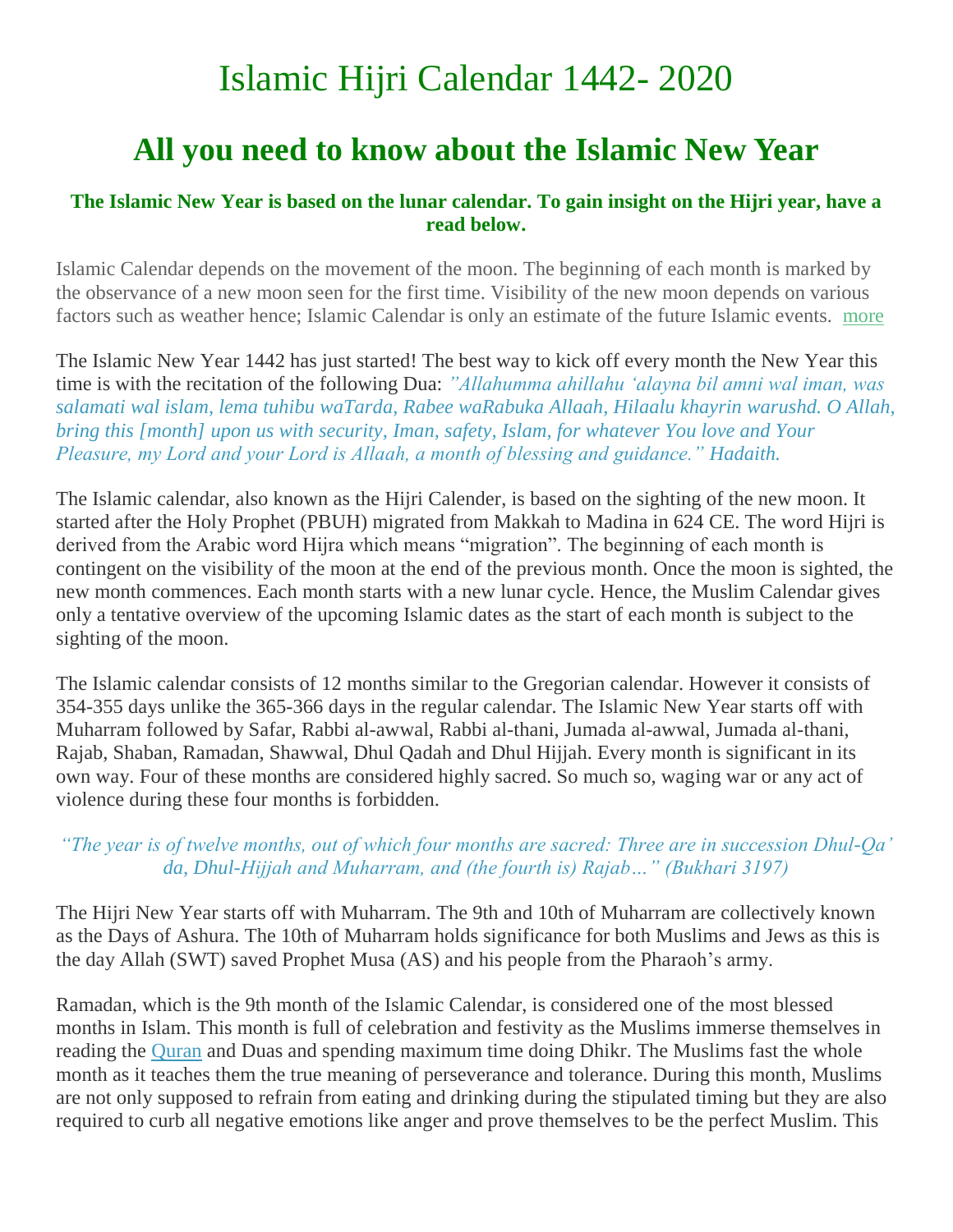month of Ibadah is culminated with the Muslim festival of Eid ul Fitr. Moreover, the Quran was also completed in this month.

The last month of the Islamic lunar year is Dhul Hijjah. In this month, Muslims from all over the world visit the House of Allah (SWT), the Holy Kaaba, for the annual pilgrimage; Hajj. After performing Hajj, Muslims celebrate Eid ul Adha which marks the perfect end to the year.

Islamic holidays and events like Eid ul Fitr, Hajj and Eid ul Adha among many others are held according to the dates of the Islamic calendar.

The Muslim New Year should be started with a very positive vibe with a new resolution to be an example of a good Muslim who inspires other people to do good as well as follows the Sunnah of the Prophet (PBUH).

### **Special Islamic Days**

Islamic New Hijri Year 1442-2020 1St [Muharram, 1442-](https://www.islamicfinder.org/special-islamic-days/muharram/) Aug 20th, 2020 **[Tasouaa Muharram 9](https://www.islamicfinder.org/special-islamic-days/ashoora/)th , Aug 29th, 2020 [Ashura Muharram 10](https://www.islamicfinder.org/special-islamic-days/ashoora/)th , Aug 29th, 2020** [Ramadan](https://www.islamicfinder.org/special-islamic-days/ramadan-2018/)  [Eid al Fitr](https://www.islamicfinder.org/special-islamic-days/eid-al-fitr-2018/) [Hajj](https://www.islamicfinder.org/special-islamic-days/hajj-2018/) [Eid al Adha](https://www.islamicfinder.org/special-islamic-days/eid-al-adha-2018/)

Know your Hijri dates! Get to know the Hijri dates of your life's special moments with our date converter. Try it now! Share

#### **[DATE CONVERTER,](https://www.islamicfinder.org/islamic-date-converter/)** , **[SEE ALL ISLAMIC DAYS](https://www.islamicfinder.org/special-islamic-days/)**

Muharram 2018 will mark the start of New Islamic Year 1440 Hijri. The expected Gregorian Date on 1st Muharram 1440 is 11th September, 2018 or 12th September, 2018 depending on your location. To check Islamic date of your city: **[Islamic Calendar 1440](https://www.islamicfinder.org/islamic-calendar/1440/Muharram/?type=Hijri)** 

Being the first month of the **Islamic New Year**, Muharram holds great importance in Islam. It is one of the four sacred months in the Islamic calendar. **Muharram** in its literal sense means "forbidden". Similar to the other sacred months, waging war during this month is forbidden.

"The year is of twelve months, out of which four months are sacred: Three are in succession Dhul-Qa" da, Dhul-Hijja and Muharram, and (the fourth is) Rajab…" (Bukhari 3197)

Muharram holds great significance long before the Prophet"s (PBUH) time. Earlier on, it was obligatory to fast on the **10th of Muharram**. However later, fasting was made obligatory in Ramadan only. As narrated by Aisha (RA):

"The people used to fast on "Ashura (the tenth day of the month of Muharram) before the fasting of Ramadan was made obligatory. And on that day the Kaa"ba used to be covered with a cover. When Allah made the fasting of the month of Ramadan compulsory, Allah"s Apostle said, "Whoever wishes to fast (on the day of "Ashura") may do so; and whoever wishes to leave it can do so."(Bukhari 1592)

Centuries ago, on the  $10<sup>th</sup>$  of Muharram, Prophet Musa (AS) performed a miracle with the help of Allah (SWT) whereby he was able to save his people from the Pharaoh by dividing the sea into two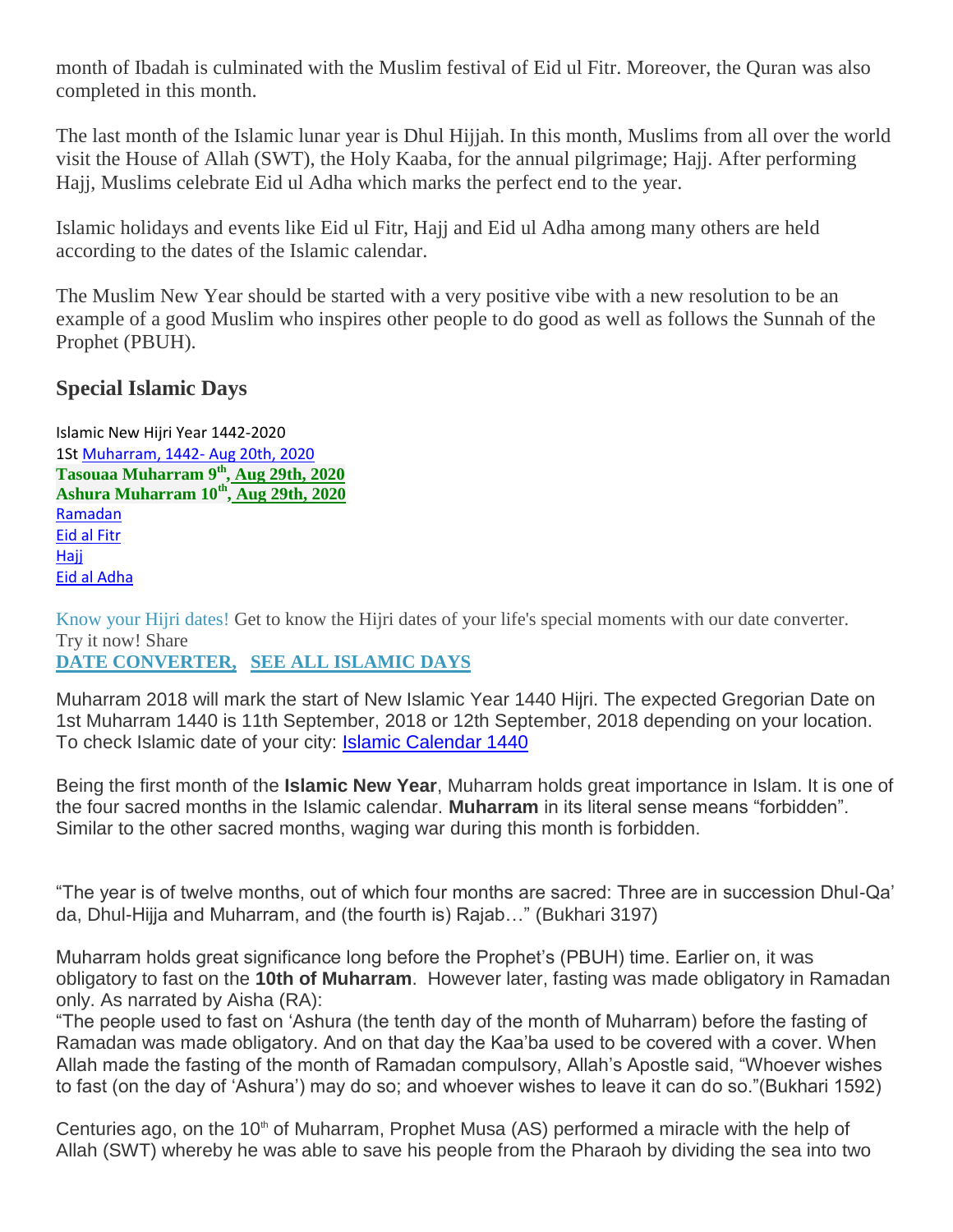parts creating a pathway for his people to safely cross the sea, while the Pharaoh"s army drowned. Hence, the Jews used to fast on **Ashura** i.e. the 10<sup>th</sup> of Muharram, as thanksgiving. The Prophet (PBUH) himself fasted on this day and also ordered the Muslims to do so as he said that: "I am closer to Moses than they." (Bukhari 3397)

The Companions observed that Jews also consider the day as special, fasting on the day. So Prophet (PBUH) announced that from next year they will fast on the  $9<sup>th</sup>$  of Muharram so as to distinguish themselves from the Jews. Unfortunately, Prophet (PBUH) did not live to see the next year. Therefore, Muslims consider the  $9<sup>th</sup>$  and 10<sup>th</sup> of Muharram, Days of Ashura, as significant days in the Islamic calendar and observe fast on these days.

Similar to the regular New Year, one should make resolutions at the start of the Islamic New Year to improve oneself. You can set small goals for yourself to become a better person. These goals can be both spiritual and social. You can strengthen your relationship with Allah (SWT) through regular Dhikr and [Duas.](https://www.islamicfinder.org/duas/) You can help others out through participating in a social cause. It does not need to be a big social project. Allah (SWT) rewards every good deed. It might be small in your eyes but it might inspire someone else to do a good deed, thereby creating a ripple effect of goodness. Thus, a tiny good deed might be of way more magnitude than you deem it to be. Verily Allah (SWT) knows the best!

For more information on [Muharram](https://www.islamicfinder.org/iqra/misconceptions-about-muharram/) you can visit our blog.

#### **Frequently asked questions**

#### **Q [How do we celebrate Muharram?](https://www.islamicfinder.org/special-islamic-days/muharram/#collapse1)**

 A It is recommend to recite this Dua; Allahumma adkhilhu "alayna bil amni wal iman, was salamati wal islam, wa ridwanim minar Rahman, wa jiwarim minash shaytan O Allah, bring this [month or year] upon us with security, Iman, safety, Islam, your pleasure and protection from Satan. (Tabarani 6237) at the beginning of every Hijri month. Fasting during this month is a encouraged and top priority especially The Ninth and Tenth (Ashura) of it which is Wednesday Sept 17th and Thursday Sept 18<sup>th</sup>. Also Allaah command us not to wrong our self in it.

#### **Q [Why do the Shia hit themselves?](https://www.islamicfinder.org/special-islamic-days/muharram/#collapse1)**

 A It is a decreased acts that are contrary to Islaam. It is not from the teaching of Allaah and His prophet and the Muslims. It distort the beautiful image of Islaam and increase and renewal the hate and grudges towards Muslims who following the Sunnah of the prophet peace and blessing up on him. It is also to install in the children as well as the adult the hate to all those who follow the Quran and Sunnah from the time of the prophet peace and blessing up on him till now and tomorrow. They stage processions and recreate certain aspect full of lies and distortions of Karbala incident. They hit themselves as well the infant and little children with swords and knives or with bare hands as a gesture of showing the guilt and empathy to Hussain (Radeya Allaahu anh) and his family whom were killed and suffered a lot in the field of Karbala because their ancestry were the main cause of his death and the suffering to Alulbait may Allaah be pleased with them.

#### **Q [What is the Ashura day?](https://www.islamicfinder.org/special-islamic-days/muharram/#collapse1)** See below **Why fast on Ashura** and **Things you should know about Ashura**

 A Is the 10th of Muharram holds significance for Muslims. It is a victorious important day that Allaah saved Prophet Musa and the believers with him from the tyrant of Misr (Egypt) Faroe. Muslims fast it